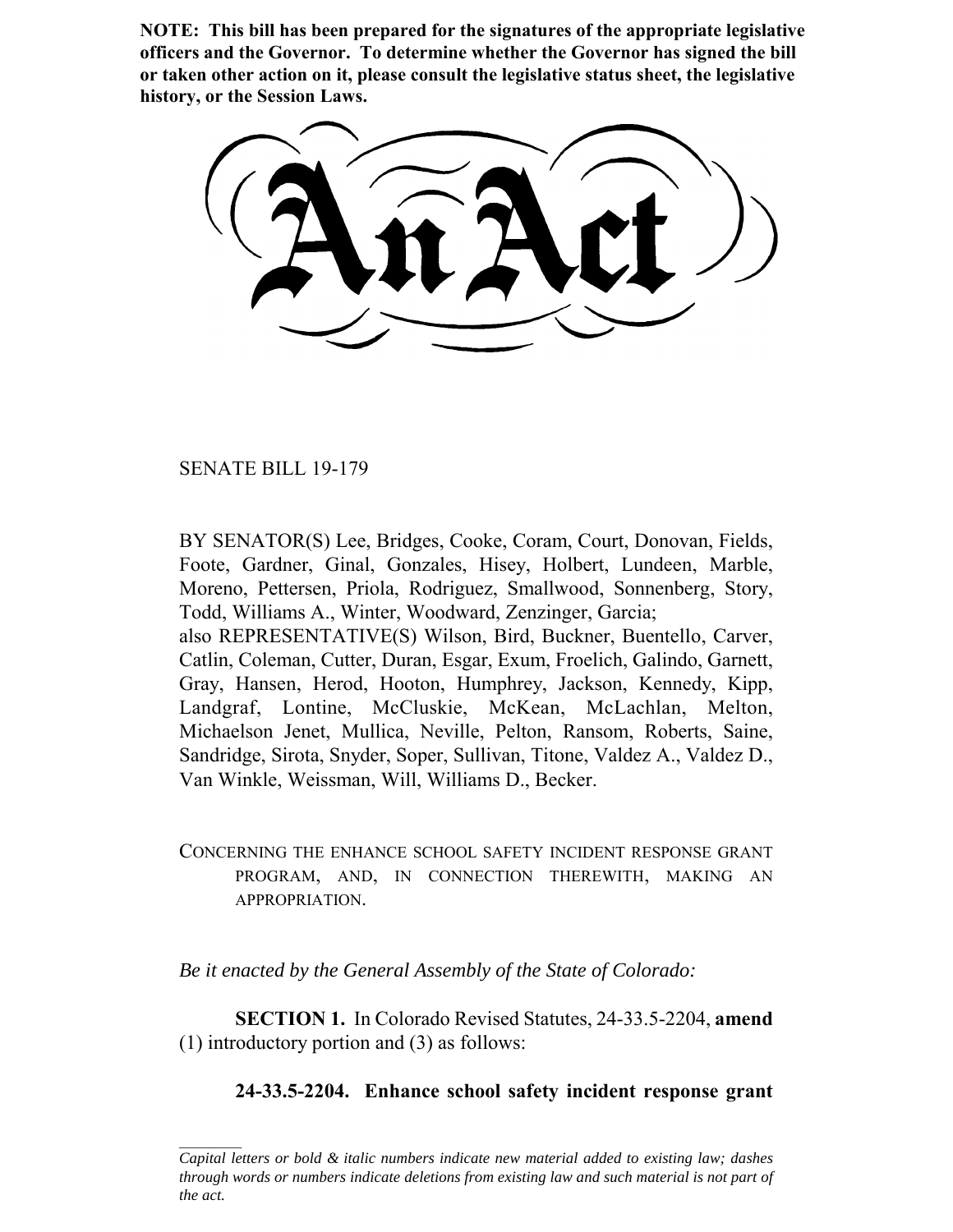**program - application - criteria - awards.** (1) To receive a grant, an applicant must submit an application to the division in the form prescribed by the division on or before October 1 SEPTEMBER 1 each year of the grant program. At a minimum, the application must include documentation demonstrating that the applicant:

(3) Subject to available appropriations, on or before December 1 NOVEMBER 1 each year of the grant program, the division shall award grants as provided in this part 22. The division shall distribute the grant money within thirty days after awarding the grants.

**SECTION 2. Appropriation.** For the 2019-20 state fiscal year, \$1,150,000 is appropriated to the department of public safety for use by the office of preparedness. This appropriation is from the school safety resource center cash fund created in section 24-33.5-1807 (1), C.R.S. To implement this act, the office may use this appropriation for program administration.

**SECTION 3. Safety clause.** The general assembly hereby finds,